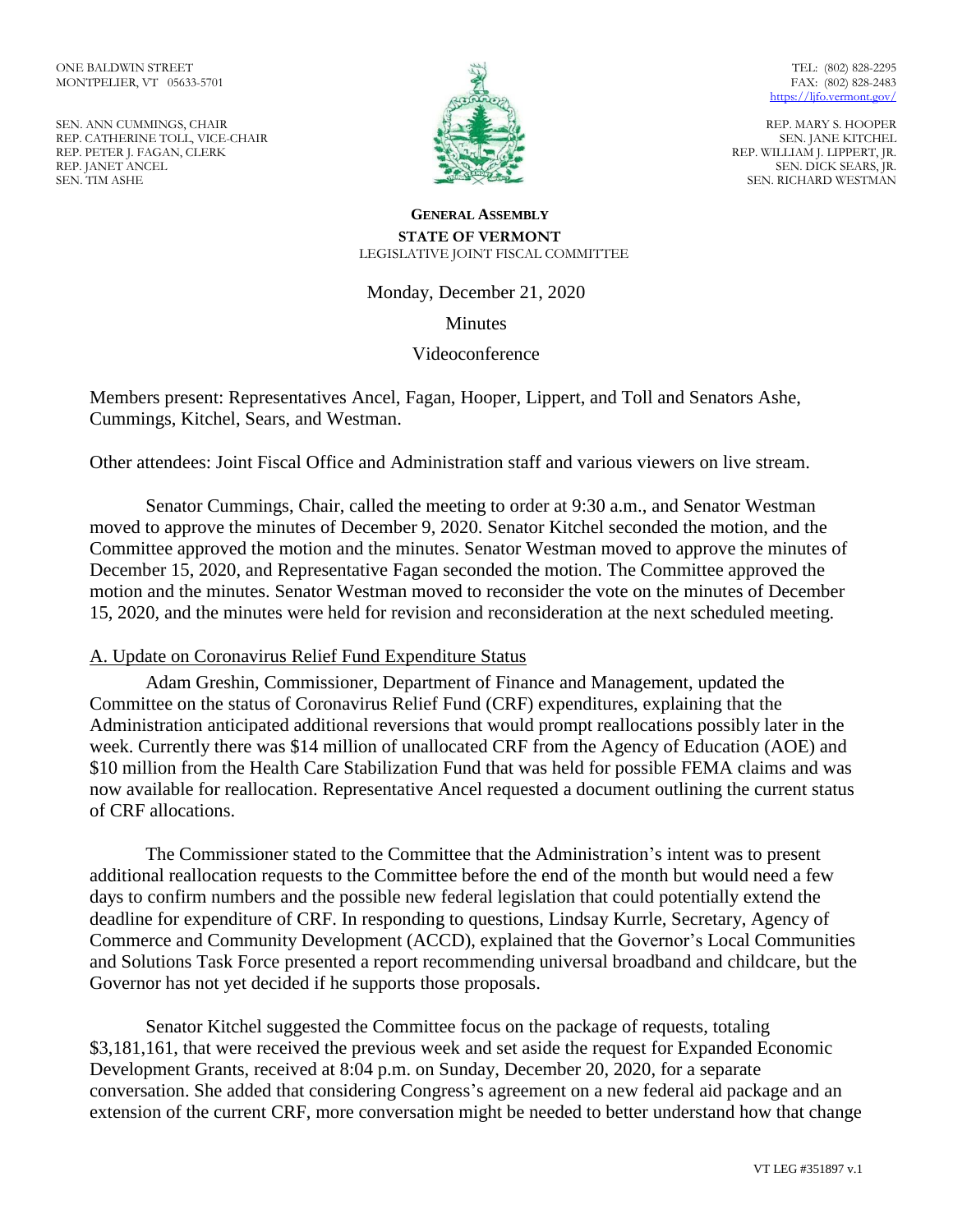Legislative Joint Fiscal Committee December 21, 2020 Minutes Page **2** of **4**

affects the Committee's authority to review/approve requests. The Senator then moved to approve requests #1 through #6, totaling \$3,181,161. Representative Toll agreed that the December 20 request should wait until "Other Business" on the agenda for discussion and asked that the Legislative Counsel review Sec. B.1100 of Act 154 of 2020 and possible impacts of the new federal deadline for CRF expenditure. Senator Sears requested additional information on the reallocation of the \$14 million from AOE and whether any of those funds could be used to soften the impact of the projected 9-cent increase on property taxes in FY 2022 or the issues that seem to be plaguing schools from the impacts of the pandemic.

Representative Ancel reiterated her request to review the current status of CRF, and Stephanie Barrett provided a document of [All CRF Appropriations by Category,](https://ljfo.vermont.gov/assets/Meetings/Joint-Fiscal-Committee/2020-12-21/9fa5880f17/All_CRF_appropriations_by_category.pdf) as of the December 15, 2020, actions taken to date, and noted there currently was \$9,606,922 in available CRF for reallocation.

## B. [CRF Requests for Reallocation Totaling \\$3,181,161](https://ljfo.vermont.gov/assets/Meetings/Joint-Fiscal-Committee/2020-12-21/142ef0ebfb/CRF-Reallocation-Requests-December-18-2020.pdf)

Commissioner Greshin reviewed the CRF reallocation requests as follows:

1. Total Request \$15,898.34 to the Vermont State Auditor's Office (SAO) for two major categories of spending: \$15,558.03 for salaries and benefits; and \$340.31 for COVID-19-related operational matters.

2. Total Request \$1,065,000 to the Agency of Transportation (AOT) for Traffic Communication and Data Collection, DMV operations, and AOT Emergency Operation Center operations.

3. Total Request \$250,263 to the Agency of Digital Services (ADS) to resolve a U.S. Treasury reporting issue within the CARES Grant Programs.

4. Total Request \$250,000 to the Department for Children and Families for One-Time Foster Parent Supplemental COVID-19 Payment. The Commissioner added that this request was predominantly food related.

5. Total Request \$1.3 million to the Department for Children and Families for Supplemental COVID-19 Payment to Reach Up Families. The Commissioner stated this request was also predominately food-related.

6. Total Request \$300,000 to the Department of Public Service for additional support for the Vermont COVID-19 Arrearage Assistance Program (VCAAP) to deliver awards for all qualifying applications received prior to the end of the program (Water and Wastewater Systems).

Sarah Truckle, Deputy Commissioner, Department for Children and Families, responded that Reach Up participants would receive a check through the VISION interface system. Using the EBT cards to disburse the funds was not feasible due to the federal restrictions. Payments for the Foster Care benefit would be direct deposited into the foster parent's account. Senator Kitchel raised the issue of 3 Squares recipients experiencing difficulties cashing checks.

Lenny LeBlanc, Chief Financial Officer, Agency of Transportation (AOT), explained the Agency's CRF request included border monitoring but the Agency had yet to ramp up that effort.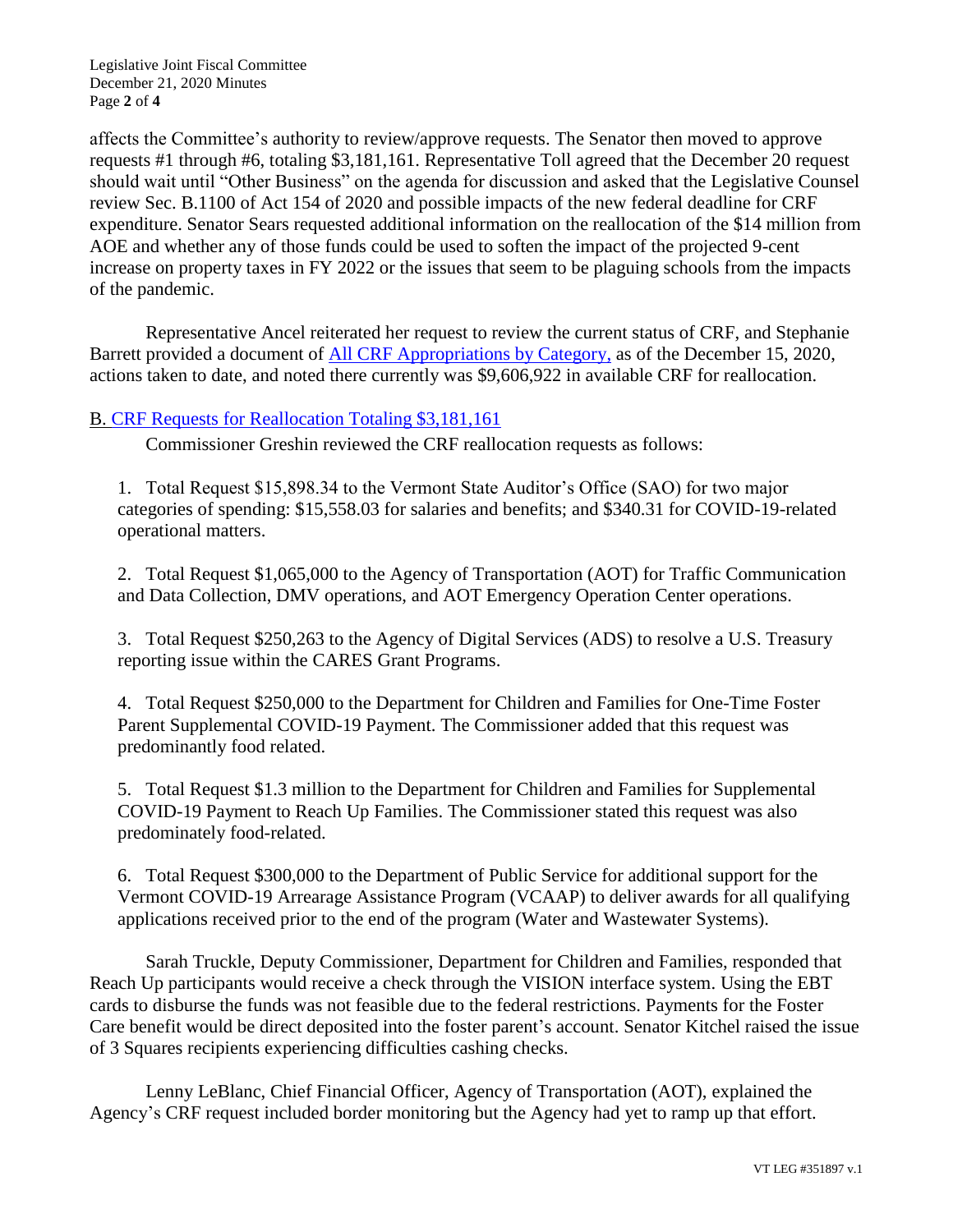Legislative Joint Fiscal Committee December 21, 2020 Minutes Page **3** of **4**

Since the original CRF request, additional COVID-19-related expenses have emerged, including supporting various agencies. Senator Sears expressed concern from constituent complaints that Vermonters were following the guidelines for COVID-19 but out-of-state people were ignoring the rules. He requested that the Administration give the Committee an update on its plans to address this issue. Mr. LeBlanc explained that many of the costs related to the CRF request had already been incurred and some were estimated expenses through the end of the year. If the request was denied by the Committee, the Agency would need to request Transportation Funds through the FY 2021 Budget Adjustment process to offset the costs. Senator Ashe commented that it was not a good practice to assume funds would be approved to offset costs prior to incurring them.

Commissioner Greshin confirmed that request #4 omitted the review by Guidehouse but he assured the Committee it was reviewed and was considered a low risk. In responding to questions on request #4, John Quinn, Secretary, Agency of Digital Services, assured the Committee that the Agency was diligent in negotiating the best possible price for its contracts.

Sean Brown, Commissioner, Department for Children and Families, explained that the allocation for request #5 was a doubling of the earlier CRF request in 2020. Representative Lippert expressed concern for the basis of how the Department came up with the amount of the request. Commissioner Brown added that the amount of the request was also based on what the Department had for information of available CRF. Senator Ashe expressed concern that the amount of the request was enough to make a difference to this population.

Commissioner Greshin responded to questions regarding request #4 that the original proposal was submitted by the Department as a need in early December. However, the Administration ultimately decided it would fund requests for programs already in place since the Department was engaged in SNAP payments to participants. Now that the Department had the capacity, it was able to organize payments to foster families prior to the end of the year.

Senator Kitchel reiterated her motion earlier to approve the proposal for reallocation of CRF for requests #1 through #6, totaling \$3,181,161, and Representative Fagan seconded the motion. Senator Ashe asked that request #2 from AOT be voted on separately from the other requests. Senator Kitchel amended her motion to approve requests #1, #3, #4, #5, and #6 only, and Representative Fagan agreed to second the amended motion. The Committee approved the motion and the requests on a 10–0 roll call.

Senator Westman moved to approve request #2, and Senator Sears seconded the motion. The Committee approved the motion and the request on a 9–1 roll call with Senator Ashe voting no.

# C. CRF Reallocation Request [for Expanded Economic Development Grants,](https://ljfo.vermont.gov/assets/Meetings/Joint-Fiscal-Committee/2020-12-21/29d1e22638/CRF-Request-for-Expanded-Economic-Development-Grants-12-20-2020.pdf) Totaling \$20 Million, to the Agency of Commerce and Community Development.

The Committee asked Jennifer Carbee, Deputy Chief Counsel, Legislative Counsel, to explain the provisions for an extension of time in Sec. B.1100 of Act 154 of 2020 for expending CRF. Senator Kitchel asked whether the 10 day rule for action on a request made by the Administration would still apply if the Committee deems the proposal not an emergency and can wait until the full Legislature meets to review the request. Ms. Carbee advised that the Committee must still approve or disapprove the request within the 10-days.